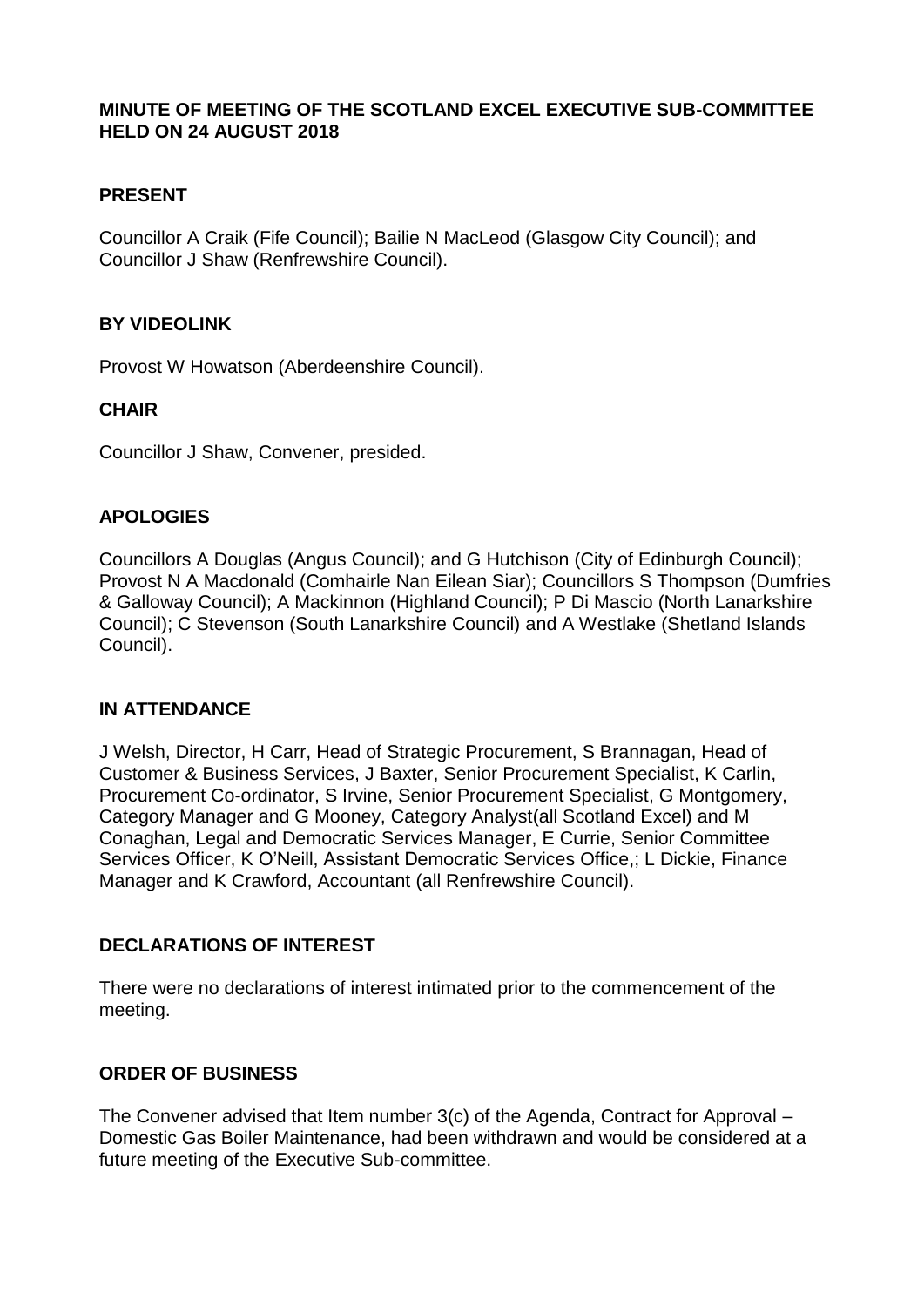# 1. **MINUTE**

There was submitted the Minute of the meeting of the Executive Sub-committee held on 29 June 2018.

**DECIDED:** That the Minute be approved.

### 2. **REVENUE BUDGET MONITORING REPORT**

There was submitted a joint revenue budget monitoring report by the Treasurer and the Director of Scotland Excel for the period 1 April to 20 July 2018.

The report intimated that gross expenditure was £2,000 under budget and income was currently break even which had resulted in a net underspend of £2,000.

**DECIDED:** That the report be noted.

### 3(a) **CONTRACT FOR APPROVAL: PROVISION AND DELIVERY OF WASHROOM SOLUTIONS AND SANITARY PRODUCTS**

There was submitted a report by the Director of Scotland Excel relative to the award of a renewal framework agreement for Provision and Delivery of Washroom Solutions and Sanitary Products which would be effective from 1 October 2018 until 30 September 2022.

The report intimated that the framework, which supported the Scottish Government's commitment of promoting dignity to women by providing free sanitary products to students in educational establishments, would provide councils with a mechanism to procure a range of products and services which included, but was not limited to, disposal of sanitary waste, nappy waste, sharps and medical waste, and the provision of sanitisers; air fresheners and sanitary products. Users of the framework were likely to include schools, nurseries, leisure centres, community centres, social work, council buildings and civic centres.

The framework had been divided into two lots as detailed in table 1 of the report and had been advertised at an estimated value of £3.5 million per annum.

It was noted that 29 Councils had confirmed their intention to participate in the framework, these were detailed in Appendix 1. Tender responses had been received from six suppliers and a summary of offers received was detailed in Appendix 2 to the report.

Based on the criteria and scoring methodology set out within the tender document, a full evaluation of the compliant offers had been completed and Appendix 3 to the report detailed the scoring achieved by each bidder.

**DECIDED:** That the award of the framework agreement for the Provision and Delivery of Washroom Solutions and Sanitary Products, as detailed in Appendix 3 to the report, be approved.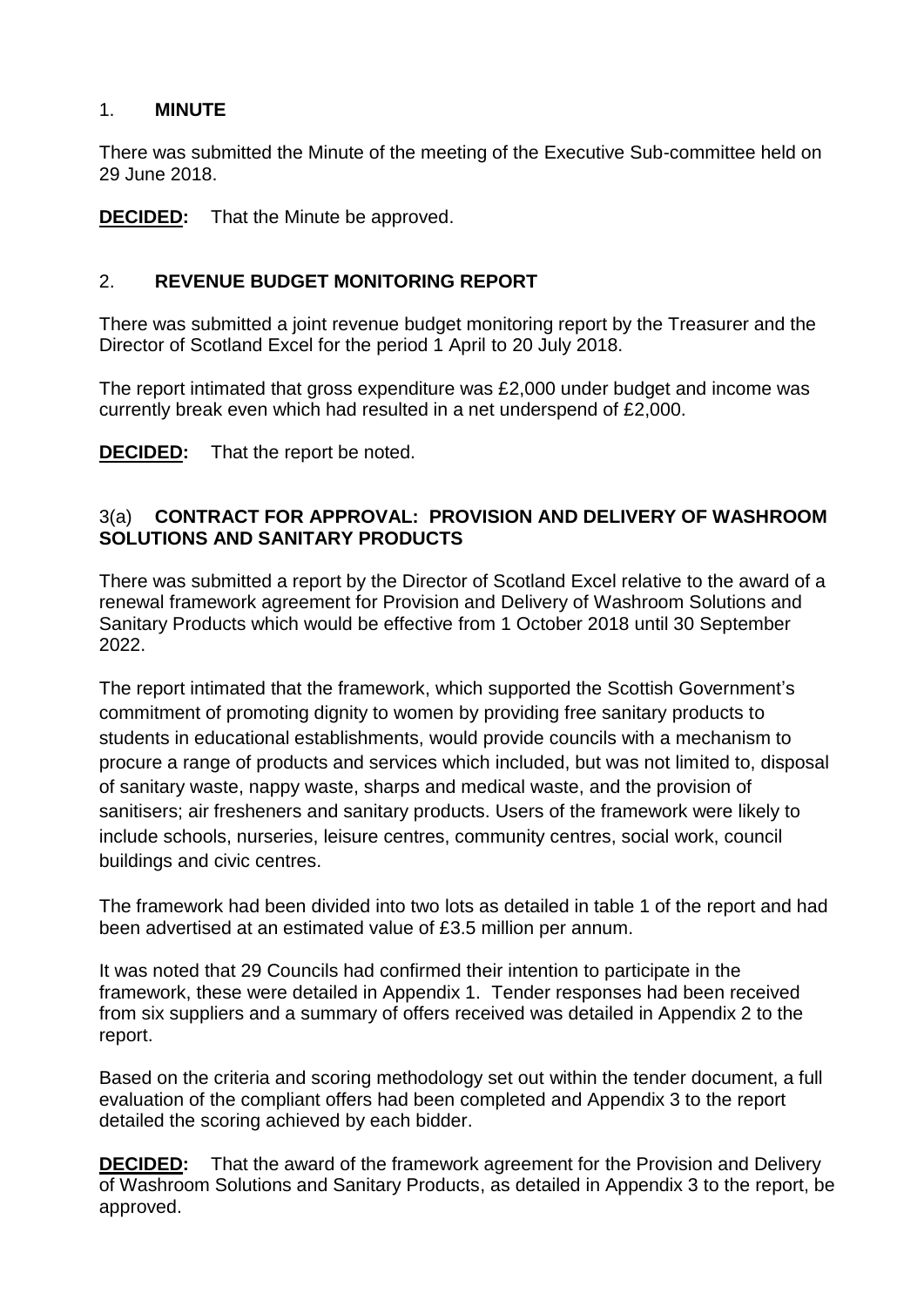# 3(b) **SUPPLY & DELIVERY OF FIRST AID MATERIALS**

There was submitted a report by the Director of Scotland Excel relative to the award of a new framework agreement for the Supply and Delivery of First Aid Materials which would be effective from 1 October 2018 until 30 September 2021 with the option to extend for up to an additional one-year period until 30 September 2022.

The requirement for this procurement had arisen due to the forthcoming expiration of two regional contracts led by North Lanarkshire and Midlothian Councils. It was estimated that around two-thirds of local authorities currently procured first aid materials through these existing frameworks, whilst the rest were procuring these products through their own individual arrangements. It was intended that this Scotland Excel framework would consolidate and replace these, offering a national collaborative solution for first aid materials.

The report intimated that the framework had been developed by the Operational Supplies and Services (OSS) Team with a fast-tracked approach which had been divided into two lots as detailed in figure 1 of the report and had been advertised at an estimated value of £8 million over the four-year period.

Tender responses had been received from six suppliers detailed in Appendix 1 and a summary of offers received for each lot was detailed in Appendix 2 to the report.

**DECIDED:** That the award of the framework agreement for the Supply and Delivery of First Aid Materials, as detailed in Appendix 2 to the report, be approved.

# 3(c) **SUPPLY & DELIVERY OF ROAD MAINTENANCE MATERIALS**

There was submitted a report by the Director of Scotland Excel relative to the award of a renewal framework agreement for the Supply and Delivery of Road Maintenance Materials which would be effective from 17 September 2018 until 31 August 2022.

The framework covered the supply and delivery of an extensive range of commonly purchased road maintenance materials which included pedestrian safety barriers, drainage products, kerbstones, bollards and traffic cones to support councils' roads departments.

The framework had been divided into seven lots as detailed in table 1 of the report and had been advertised at an estimated value of £2.5 million per annum.

It was noted that all 32 Councils and Tayside Contracts had confirmed their intention to participate in the framework, these were detailed in Appendix 1. Tender responses had been received from 23 suppliers and a summary of offers received was detailed in Appendix 2 to the report.

Based on the criteria and scoring methodology set out within the tender document, a full evaluation of the compliant offers had been completed and Appendix 3 to the report detailed the scoring achieved by each of the 19 successful bidders.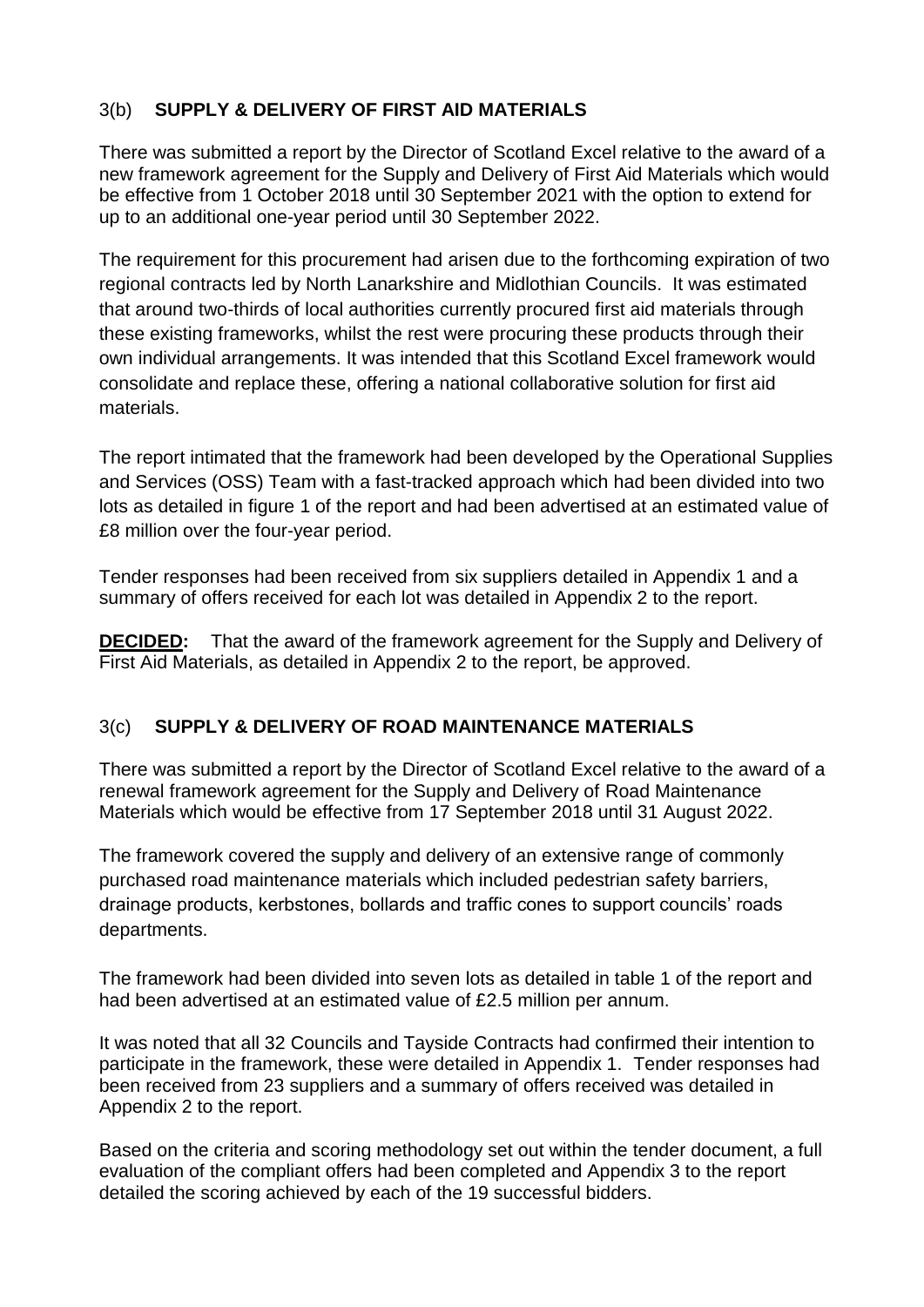**DECIDED:** That the award of the framework agreement for the Supply and Delivery of Road Maintenance Materials, as detailed in Appendix 3 to the report, be approved.

# 3(d) **SUPPLY & DELIVERY OF STREET LIGHTING MATERIALS**

There was submitted a report by the Director of Scotland Excel relative to the award of a renewal framework agreement for the Supply and Delivery of Street Lighting Materials from 1 August 2018 until 31 July 2021 with an option to extend for a further 12-month period until 31 July 2022 (effective date 1 October 2018).

The framework covered a range of products from traditional street lighting materials such as steel and aluminium lighting columns to the latest generation high technology Light Emitting Diode (LED) Lanterns.

The renewal framework would assist councils in the maintenance of their street lighting infrastructure and delivery of the LED street lighting replacement programmes which supported the Scottish Government's climate change targets and the transition to a low carbon economy.

The framework had been divided into eight lots as detailed in table 1 of the report and had been advertised at an estimated value of £35 million per annum.

It was noted that all 32 Councils had confirmed their intention to participate in the framework, these were detailed in Appendix 1. Tender responses had been received from 31 suppliers and a summary of offers received was detailed in Appendix 2 to the report.

Based on the criteria and scoring methodology set out within the tender document, a full evaluation of the compliant offers had been completed and Appendix 3 to the report detailed the scoring achieved by each of the 25 successful bidders.

**DECIDED:** That the award of the renewal framework agreement for the Supply and Delivery of Street Lighting Materials, as detailed in Appendix 3 to the report, be approved.

#### 3(e) **TREATMENT AND DISPOSAL OF RECYCLABLE AND RESIDUAL WASTE**

There was submitted a report by the Director of Scotland Excel which informed the Executive Sub Committee that the Scotland Excel Environment Category Team (within Transport, Roads and Environment) intended to introduce a Dynamic Purchasing System (DPS) for the Treatment and Disposal of Recyclable and Residual Waste. This DPS would replace the recently expired Recyclable and Residual Waste Framework (14/13).

This would involve following a route to market that was new to Scotland Excel and was intended to secure the provision of assorted services for the treatment and disposal of various waste related materials collected by councils. This route to market had been chosen for a number of reasons that were outlined within the report. The definition of a DPS and key differences to a framework agreement were detailed together with the desired outcomes that the team and the User Intelligence Group (UIG) hoped to achieve with its creation. An explanation was provided on how DPS aligned with guidance/legal tests in terms of it's validity as an option and how it would operate and the next steps going forward. were also detailed.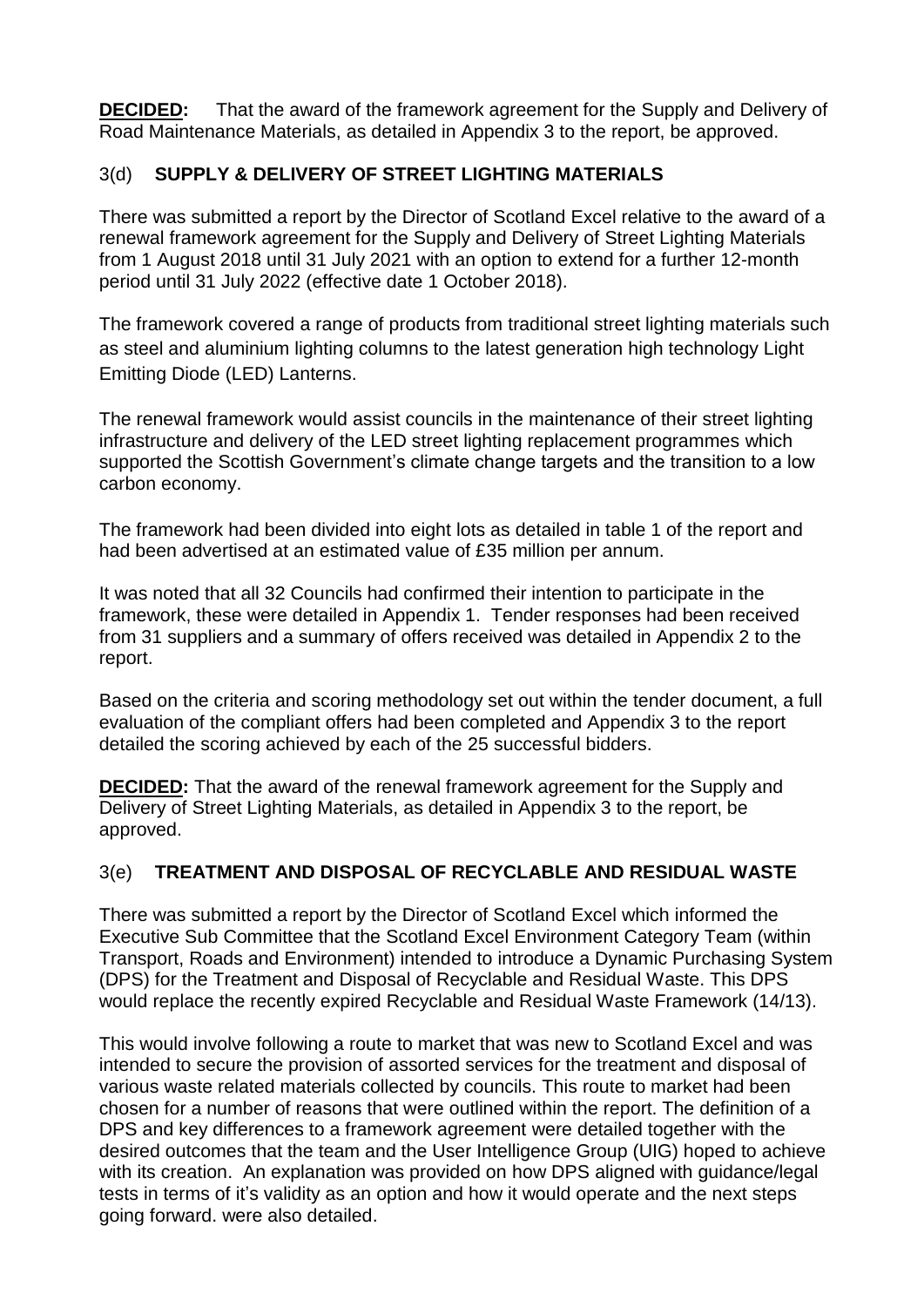The DPS would seek legally compliant service providers, capable of delivering the treatment of material(s), whilst allowing for a small level of tailoring for operational requirements at an individual council level.

Councils required a simple method to contract award for treatment (and disposal) services from appropriately qualified contractors, assured of regulatory compliance and ideally, with as much choice as possible in terms of capacity to contract. It was considered that a DPS was more likely to satisfy this need than the traditional framework model. A matrix of desired outcomes and the likelihood of these being achieved each under the framework model versus the DPS was detailed in Appendix 1.

The Scottish Governments Procurement Journey provided guidance which detailed when a DPS could be an appropriate route to market. Whilst much of the guidance was subject to interpretation, based upon knowledge of the market area, Scotland Excel believed that the needs related to this service area met the majority of the defined criteria. The key criteria presented by the guidance and a summary of Scotland Excel's interpretation of how it aligned was listed in Appendix 2.

Scotland Excel would provide template terms and conditions and a template evaluation methodology that councils could opt to use or tailor to their own operational needs. Awarding contracts under the DPS would ensure councils achieved bespoke pricing based upon their own material content and quality as well as individual operational requirements.

The introduction of a Dynamic Purchasing System was a first for Scotland Excel as an organisation and provided an alternative to a framework model that in relation to this particular service area, offered a number of key benefits that would help councils meet their operational service needs within a landscape of policy change and market uncertainty. As Scotland's leading procurement organisation for local authorities, it was considered that this particular contract area provided an opportunity to be at the forefront in terms of introducing a procurement tool that could offer benefits across the organisation's contract portfolio as a whole, whilst securing a service delivery option for councils that would be relatively easy to use and would cover needs at a national level.

# **DECIDED:-**

(a) That the use of the Dynamic Purchasing System procurement tool for the Treatment and Disposal of Recyclable and Residual Waste be approved; and

(b) That it be noted that a report would be submitted to a future meeting of the Executive Sub Committee on progress with the tender to set up the Dynamic Purchasing System.

# 4. **REQUEST FOR ASSOCIATE MEMBERSHIP OF SCOTLAND EXCEL: THE WISE GROUP**

There was submitted a report by the Director of Scotland Excel advising that The Wise Group had submitted an application to become an associate member of Scotland Excel.

**DECIDED:** That the application by The Wise Group to become an associate member of Scotland Excel, at an annual membership fee of £1,000, be approved subject to completion and signing of the agreement documentation.